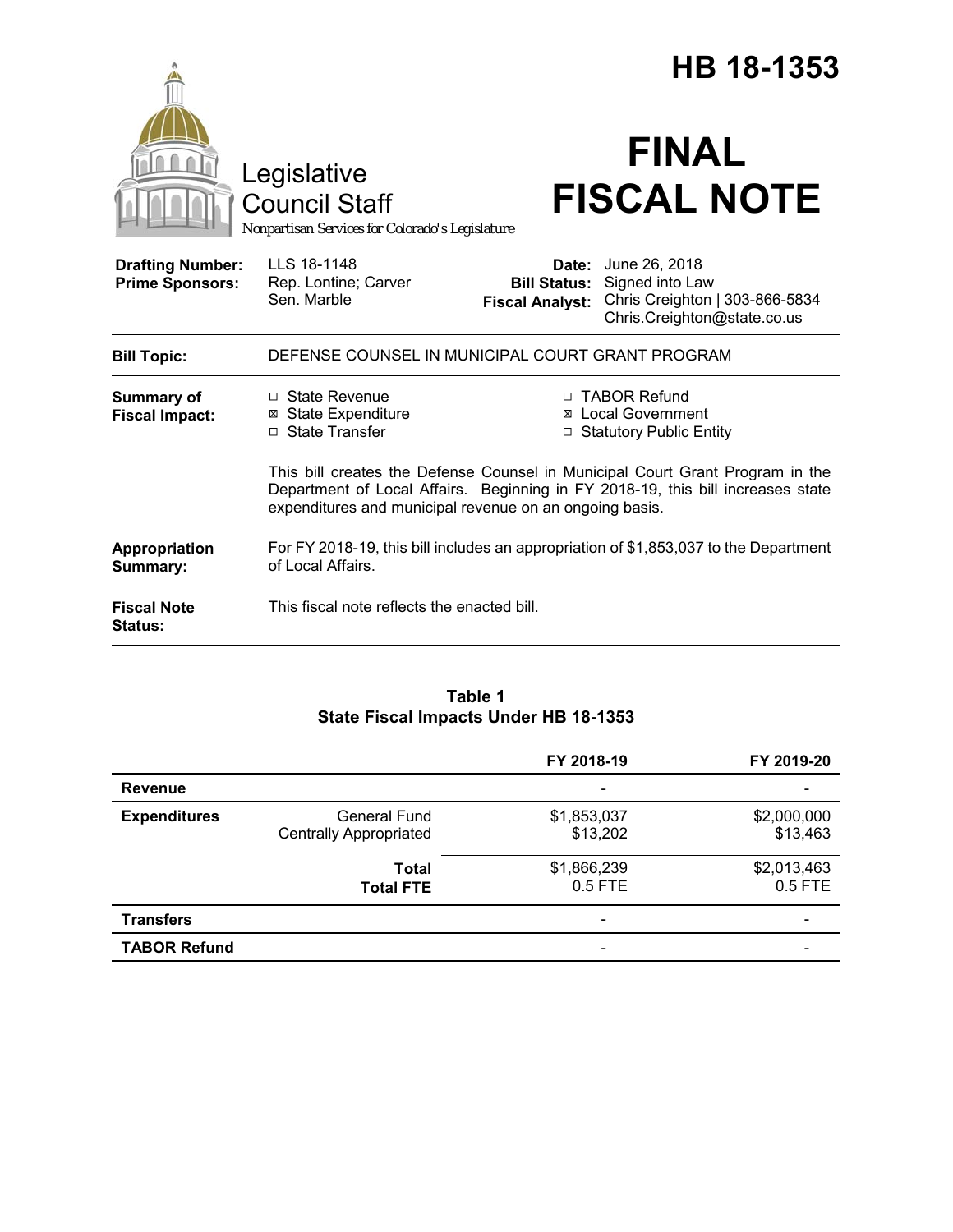June 26, 2018

# **Summary of Legislation**

This bill creates the Defense Counsel on First Appearance Grant Program in the Division of Local Government in the Department of Local Affairs (DOLA). The purpose of this grant program is to reimburse local governments, in full or in part, for their costs associated with providing counsel to defendants at their first appearance in municipal court.

The General Assembly is authorized to appropriate General Fund money annually for these grants and the administration of the grant program. DOLA is authorized to promulgate grant rules and create grant application processes and award criteria. DOLA is also required to report on the effectiveness of the grant program annually as part of its SMART Act hearing. This grant program and the related reporting requirements repeal on September 1, 2023. A sunset review must be conducted by the Department of Regulatory Agencies prior to this date.

# **Background**

Current law, requires municipal courts to appoint counsel to represent a defendant charged with an offense with a possible sentence of incarceration. This counsel must be appointed for the defendant's first appearance, unless a defendant knowingly and voluntarily waives his or her right to counsel. There are over 200 municipal courts in the state that must meet this requirement and \$2.0 million was set aside in the FY 2018-19 long bill for the purpose of providing municipal reimbursements for the cost of meeting this requirement.

## **State Expenditures**

This bill increases state expenditures by \$1.9 million and 0.5 FTE in FY 2018-19 and \$2.0 million and 0.5 FTE in FY 2019-20 and thereafter in the Department of Local Affairs. It is assumed that this grant program will begin July 1, 2018. These impacts are shown in Table 2 and discussed below.

|                                                    | FY 2018-19  | FY 2019-20  |
|----------------------------------------------------|-------------|-------------|
| <b>Department of Local Affairs</b>                 |             |             |
| <b>Personal Services</b>                           | \$31,396    | \$34,250    |
| <b>Operating Expenses and Capital Outlay Costs</b> | \$5,276     | \$573       |
| Legal Services                                     | \$1,598     |             |
| Computer Programming                               | \$4.480     | \$4.480     |
| Defense Counsel Grant Funds                        | \$1,810,287 | \$1,960,697 |
| Centrally Appropriated Costs*                      | \$13,202    | \$13,463    |
| FTE - Personal Services                            | $0.5$ FTE   | $0.5$ FTE   |
| <b>Total Cost</b>                                  | \$1,866,239 | \$2,013,463 |
| Total FTE                                          | $0.5$ FTE   | $0.5$ FTE   |

## **Table 2 Expenditures Under HB 18 1353**

 *\* Centrally appropriated costs are not included in the bill's appropriation.*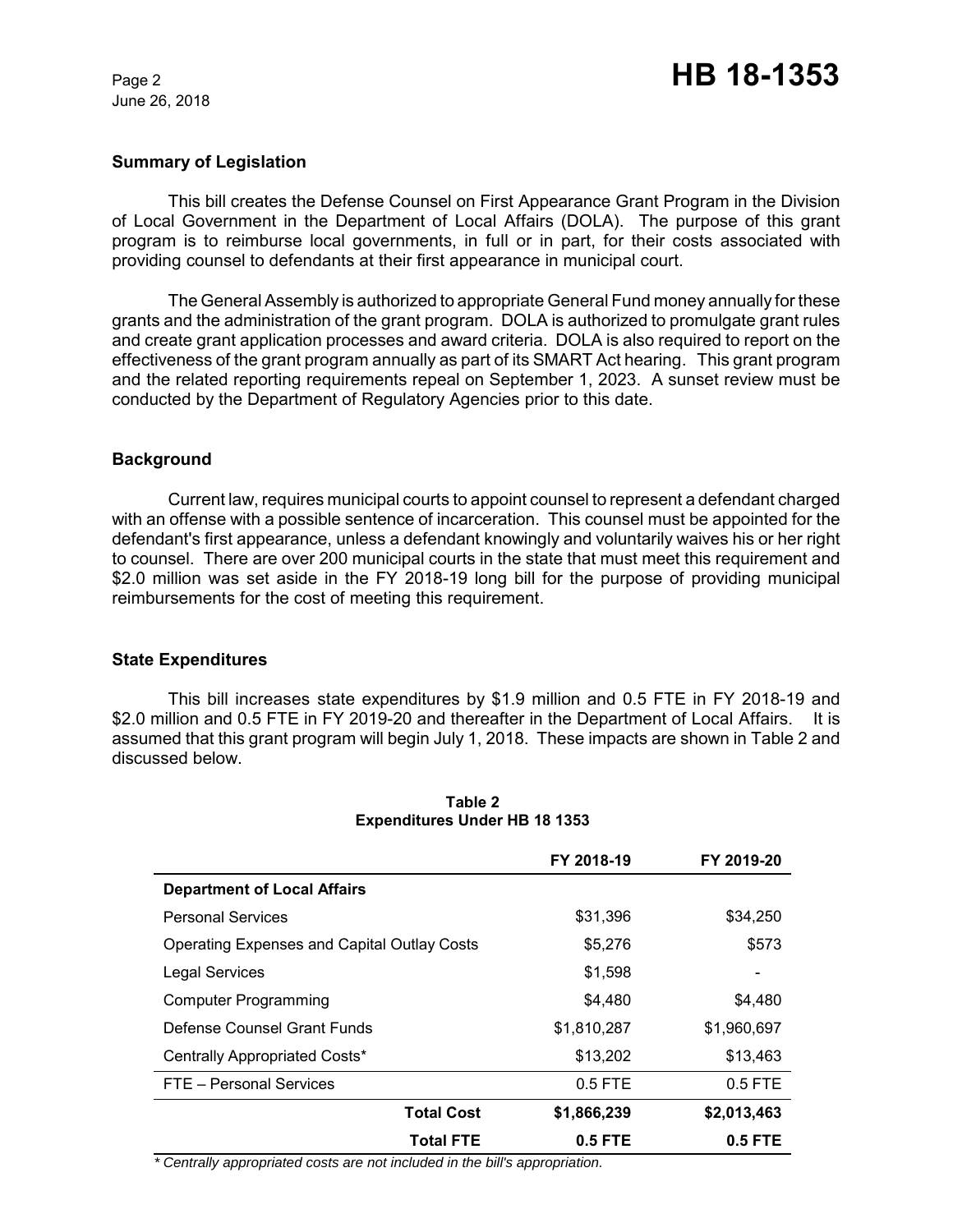June 26, 2018

**Department of Local Affairs.** To implement this bill, the Department of Local Affairs requires 0.5 FTE. This position will create the grant program, application criteria, and the grant award process. This position will also review submitted grant applications, make grant awards, track the use of grant funds for compliance, and perform reporting duties. Standard operating and capital outlay costs are included and FY 2018-19 costs are prorated to reflect the General Fund paydate shift.

**Legal Services.** Legal services costs in the amount of \$1,598 are needed in FY 2018-19 only, for 15 hours of legal services at a rate of \$106.56 per hour to consult with the Department of Law in the creation of the grant program and application criteria.

**Computer Programming.** Beginning in FY 2018-19 and continuing each year thereafter, \$4,480 is needed for 40 hours of computer programing at a rate of \$112 per hour. This funding will be used to set up and adjust the grants portal system used by DOLA.

**Defense Counsel on First Appearance Grant Program.** Subject to annual General Fund appropriation by the General Assembly, for reimbursement of municipal costs associated with providing counsel to defendants at their first appearance in municipal court, \$1.8 million is required in FY 2018-19 and \$2.0 million is required in FY 2019-20 and thereafter.

**Department of Regulatory Agencies.** This bill increases workload for the Department of Regulatory Agencies to conduct a sunset review of the grant program in FY 2022-23. This work can be accomplished within existing resources as part of the department's normal duties.

**Centrally appropriated costs.** Pursuant to a Joint Budget Committee policy, certain costs associated with this bill are addressed through the annual budget process and centrally appropriated in the Long Bill or supplemental appropriations bills, rather than in this bill. These costs, which include employee insurance, supplemental employee retirement payments, indirect costs, and leased space, are estimated to be \$13,202 in FY 2018-19 and \$13,463 in FY 2019-20.

## **Local Government**

Statewide this bill increases municipal government revenue by \$1.8 million in FY 2018-19 and \$2.0 million in FY 2019-20 and thereafter from the receipt of grant funds as reimbursement for costs associated with providing counsel to defendants at their first appearance in municipal court. To the extent that such grant funds are received, this bill will increase the amount of municipal funds available for other purposes. The amount of funds grant funds received will vary by municipality and has not been estimated.

## **Effective Date**

The bill was signed into law by the Governor and took effect on May 30, 2018.

## **State Appropriations**

For FY 2018-19, this bill includes an appropriation of \$1,853,037 General Fund and an allocation of 0.5 FTE to the Department of Local Affairs. Of this \$1,598 is reappropriated to the Department of Law and \$4,480 is reappropriated to the Office of Information Technology.